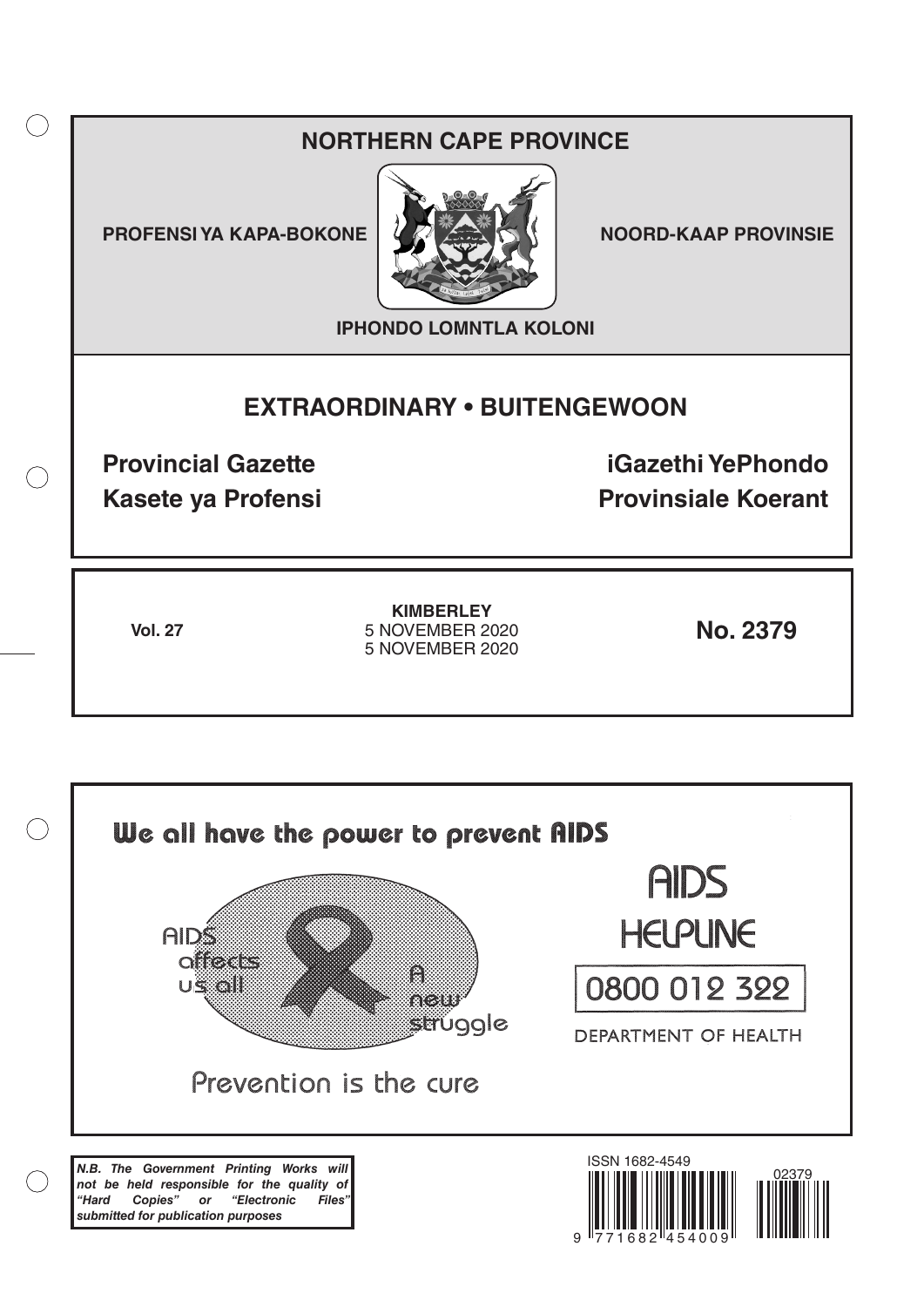## **IMPORTANT NOTICE:**

**The GovernmenT PrinTinG Works Will noT be held resPonsible for any errors ThaT miGhT occur due To The submission of incomPleTe / incorrecT / illeGible coPy.**

**no fuTure queries Will be handled in connecTion WiTh The above.**

#### **CONTENTS**

|                                                                                                      | Gazette<br>No. | Page<br>No. |
|------------------------------------------------------------------------------------------------------|----------------|-------------|
| <b>PROCLAMATION • PROKLAMASIE</b>                                                                    |                |             |
| Local Government: Municipal Property Rates Act, 2004: Phokwane Local Municipality: Approved property | 2379           |             |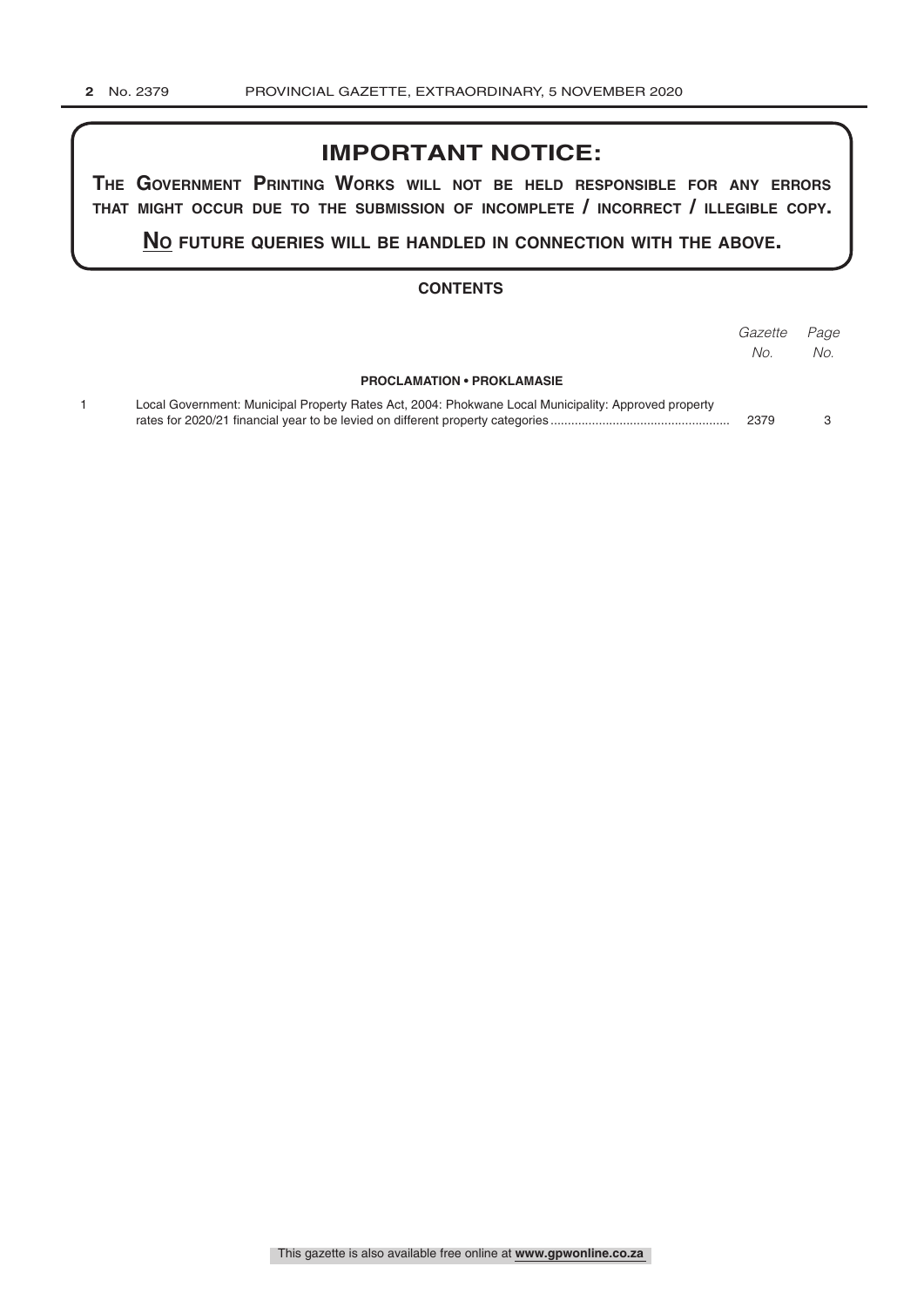### Proclamation • Proklamasie

#### **PROCLAMATION 1 OF 2020**

### **PHOKWANE LOCAL MUNICIPALITY**



## **Notice in terms of section 14 of Local Government: Municipal Property Rates Act, 2004**

### **PROPERTY RATES for 2020-21**

The Northern Cape Provincial Executive Council, acting in terms of section 139 (4) of the Constitution read together with section 26 (1) (b) of Local Government: Municipal Finance Management Act, approved property rates of Phokwane Local Municipality for 2020/21 financial year to be levied on different property categories as set out hereinafter:

| Ref            | Category                                  | <b>Rate per Rand</b>   | <b>Rate per Rand</b>     | Variance  |
|----------------|-------------------------------------------|------------------------|--------------------------|-----------|
| <b>No</b>      |                                           | 202021                 | 2020/21 Special          | ℅         |
|                |                                           | <b>Original Budget</b> | <b>Adjustment Budget</b> |           |
|                | <b>Residential Properties</b>             | 0,0160                 | 0,00793256               | $-86,78%$ |
| $\overline{2}$ | <b>Business/Commercial Properties</b>     | 0,028                  | 0,010312328              | $-63,17%$ |
| 3              | <b>Industrial Properties</b>              | 0,030                  | 0,010312328              | $-65,63%$ |
| 4              | <b>Agricultural Properties</b>            | 0,002                  | 0,00198314               | $-9,86%$  |
| 5              | <b>Mining Properties</b>                  | 0,030                  | 0,010312328              | $-65,63%$ |
|                | Properties Owned By An Organ of           |                        |                          |           |
| 6              | <b>State</b>                              | 0,028                  | 0,008725816              | $-68,84%$ |
|                | <b>Properties Owned By Public Benefit</b> |                        |                          |           |
| 7              | <b>Organisations</b>                      | 0,004                  | 0,00198314               | $-50,42%$ |
| 8              | <b>Public Service Infrastructure</b>      | 0,004                  | 0,00198314               | $-50,42%$ |
| 9              | <b>Vacant Land</b>                        | 0,016                  | 0.00793256               | $-50,42%$ |

Full details of the Northern Cape Executive Council resolution and rebates, reductions and exclusions specific to each category of owners of properties or owners of a specific category of properties as determined by criteria in the municipality's rates policy are available for inspection on the municipality's website (www.phokwane.gov.za) and all public libraries

*Bamba Ndwandwe Administrator: Phokwane Local Municipality Tel: 053 474 9700*